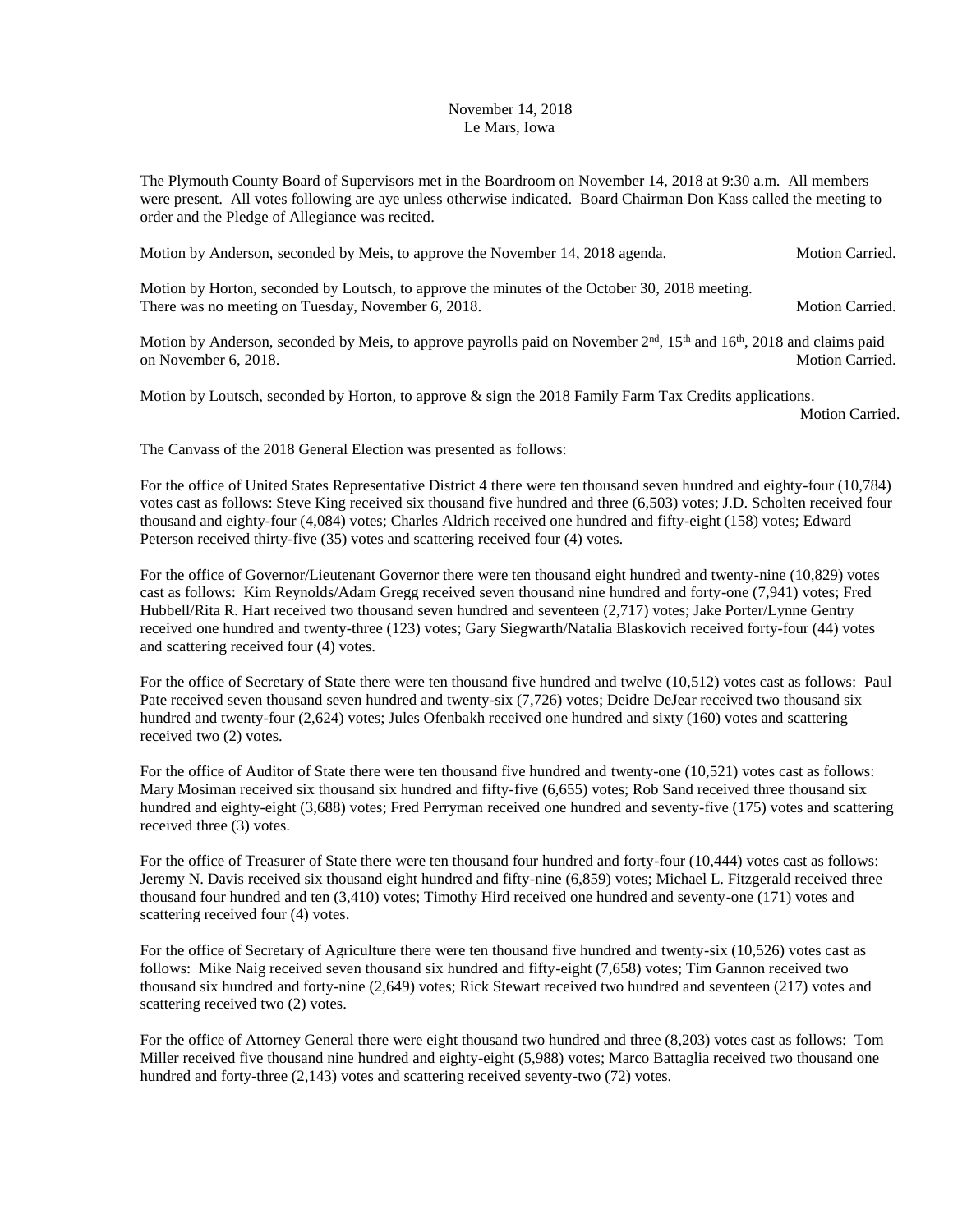For the office of State Senator District 3 there were ten thousand one hundred and seventy-four (10,174) votes cast as follows: Jim Carlin received seven thousand three hundred and sixty-two (7,362) votes; Dave Dawson received two thousand eight hundred and five (2,805) votes and scattering received seven (7) votes.

For the office of State Representative District 3 there were three hundred and three (303) votes cast as follows: Dan Huseman received three hundred and two (302) votes and scattering received one (1) vote.

For the office of State Representative District 5 there were ten thousand one hundred and eighty-seven (10,187) votes cast as follows: Thomas Jeneary received seven thousand nine hundred and eighty-five (7,985) votes; Andrew Emanuel received two thousand one hundred and ninety-four (2,194) votes and scattering received eight (8) votes.

For the office of County Supervisor District 1 there were nine thousand and fifty-three (9,053) votes cast as follows: John R. Meis received eight thousand nine hundred and fifty-eight (8,958) votes and scattering received ninety-five (95) votes. We therefore declare John R. Meis to be duly elected for the office of County Supervisor District 1 for the term of 4 years.

For the office of County Supervisor District 3 there were eight thousand six hundred and seventy-six (8,676) votes cast as follows: Don Kass received eight thousand five hundred and eighty-six (8,586) votes and scattering received (90) votes. We therefore declare Don Kass to be duly elected for the office of County Supervisor District 3 for the term of 4 years.

For the office of County Supervisor District 4 there were eight thousand five hundred and eighteen (8,518) votes cast as follows: Craig A. Anderson received eight thousand four hundred and twenty-two (8,422) votes and scattering received ninety-six (96) votes. We therefore declare Craig A. Anderson to be duly elected for the office of County Supervisor District 4 for the term of 4 years.

For the office of County Treasurer there were eight thousand nine hundred and thirty-eight (8,938) votes cast as follows: Shelly Sitzmann received eight thousand eight hundred and eighty-four (8,884) votes and scattering received fifty-four (54) votes. We therefore declare Shelly Sitzmann to be duly elected for the office of County Treasurer for the term of 4 years.

For the office of County Recorder there were eight thousand seven hundred and eighty-seven (8,787) votes cast as follows: Jolynn Goodchild received eight thousand seven hundred and twenty-eight votes and scattering received fiftynine (59) votes. We therefore declare Jolynn Goodchild duly elected for the office of County Recorder for the term of 4 years.

For the office of County Attorney there were eight thousand four hundred and thirty-eight (8,438) votes cast as follows: Darin J. Raymond received eight thousand three hundred and sixteen (8,316) votes and scattering received one hundred and twenty-two (122) votes. We therefore declare Darin J. Raymond duly elected for the office of County Attorney for the term of 4 years.

For the office of Fredonia Township Trustee there were one hundred and seventy-seven (177) votes cast as follows: Mike Schnepf received eighty-six (86) votes; Mike Detloff received ninety-one (91) votes. We therefore declare Mike Schnepf and Mike Detloff each to be duly elected for the offices of Fredonia Township Trustee for the term of 4 years.

For the office of Fredonia Township Clerk there were one hundred and three (103) votes cast as follows: Wayne T. Pick received one hundred and two (102) votes and scattering received one (1) vote. We therefore declare Wayne T. Pick to be duly elected for the office of Fredonia Township Clerk for a term of 4 years.

For the office of Soil & Water Conservation District Commissioner there were twelve thousand six hundred and eightyseven (12,687) votes cast as follows: Jeff Petersen received six thousand nine hundred and seventeen (6,917) votes; Pat Winter received five thousand seven hundred and twenty-nine (5,729) votes and scattering received forty-one (41) votes. We therefore declare Jeff Petersen and Pat Winter each to be duly elected for the offices of Soil & Water Conservation District Commissioner for the term of 4 years.

For the office of County Agricultural Extension Council Members there were twenty-nine thousand one hundred and forty-one (29,141) votes cast as follows: Steve Tonsfeldt received six thousand two hundred and ninety-eight (6,298)